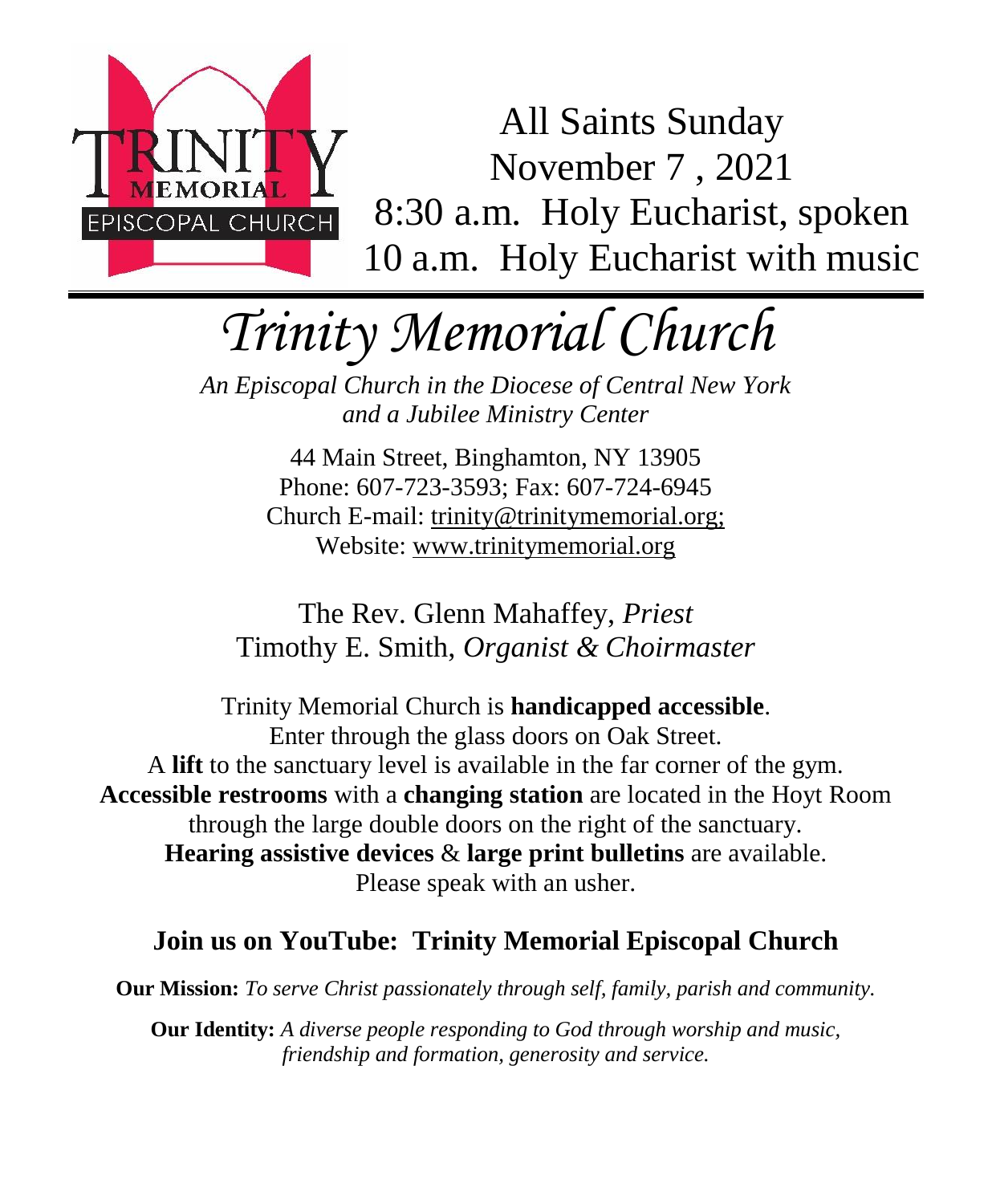# **The Gathering**

#### **Prelude** Andante cantabile (Symphony IV) Charles-Marie Widor

#### **Welcome and Announcements**

*Please note that the text in bold italics is said by the whole congregation and the hymns are found in the blue Hymnal 1982 in the pews.*

#### **The Stewardship Minute**

| <b>Hymn 287</b> | <b>For All the Saints</b>                      |  |  |  |
|-----------------|------------------------------------------------|--|--|--|
|                 | Please note: we will sing stanzas $1, 4, 5, 8$ |  |  |  |

**Sine nomine** 

#### **Opening Acclamation**

*Celebrant* Blessed be God, Father Son and Holy Spirit *People And blessed be God's kingdom, now and forever. Amen*

*Celebrant* Almighty God, to you all hearts are open, all desires known, and from you no secrets are hid: Cleanse the thoughts of our hearts by the inspiration of your Holy Spirit, that we may perfectly love you, and worthily magnify your holy Name; through Christ our Lord. *Amen***.**

8:30 am – Kyrie Lord, have mercy. *Christ have mercy,* Lord have mercy.

### **Hymn of Praise S-278** William Mathias

*Glory to God in the highest, and peace to his people on earth. Lord God, heavenly King, almighty God and Father, we worship you, we give you thanks, we praise you for your glory. Lord Jesus Christ, only Son of the Father, Lord God, Lamb of God, you take away the sin of the world: have mercy on us; you are seated at the right hand of the Father receive our prayer. For you alone are the Holy One, you alone are the Lord, you alone are the Most High, Jesus Christ, with the Holy Spirit, in the glory of God the Father. Amen.*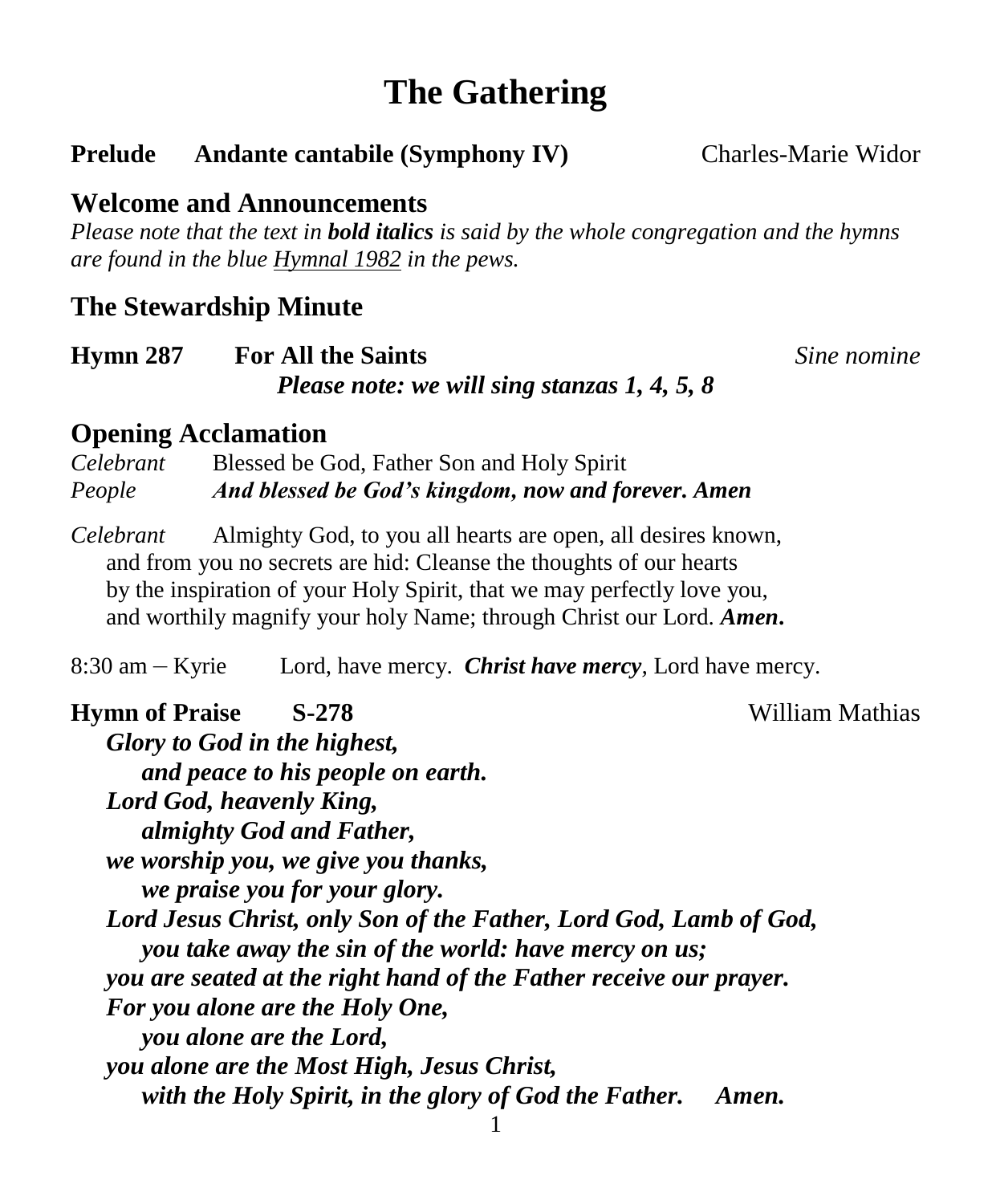### **The Collect of the Day**

*Celebrant* The Lord be with you, *People And also with you. Celebrant* Let us pray

Almighty God, you have knit together your elect in one communion and fellowship in the mystical body of your Son Christ our Lord: Give us grace so to follow your blessed saints in all virtuous and godly living, that we may come to those ineffable joys that you have prepared for those who truly love you; through Jesus Christ our Lord, who with you and the Holy Spirit lives and reigns, one God, in glory everlasting. *Amen.*

# **The Word of the Lord**

# **The First Reading: Isaiah 25:6-9**

On this mountain the LORD of hosts will make for all peoples a feast of rich food, a feast of well-aged wines, of rich food filled with marrow, of well-aged wines strained clear.

And he will destroy on this mountain the shroud that is cast over all peoples, the sheet that is spread over all nations; he will swallow up death forever.

Then the Lord GOD will wipe away the tears from all faces, and the disgrace of his people he will take away from all the earth, for the LORD has spoken.

It will be said on that day,

Lo, this is our God; we have waited for him, so that he might save us. This is the LORD for whom we have waited; let us be glad and rejoice in his salvation.

*Lector* The Word of the Lord *People Thanks be to God*

## 8:30 a.m. **Psalm 24** Read the Psalm

- 1 The earth is the LORD's and all that is in it, the world and all who dwell therein.
- 2 For it is he who founded it upon the seas and made it firm upon the rivers of the deep.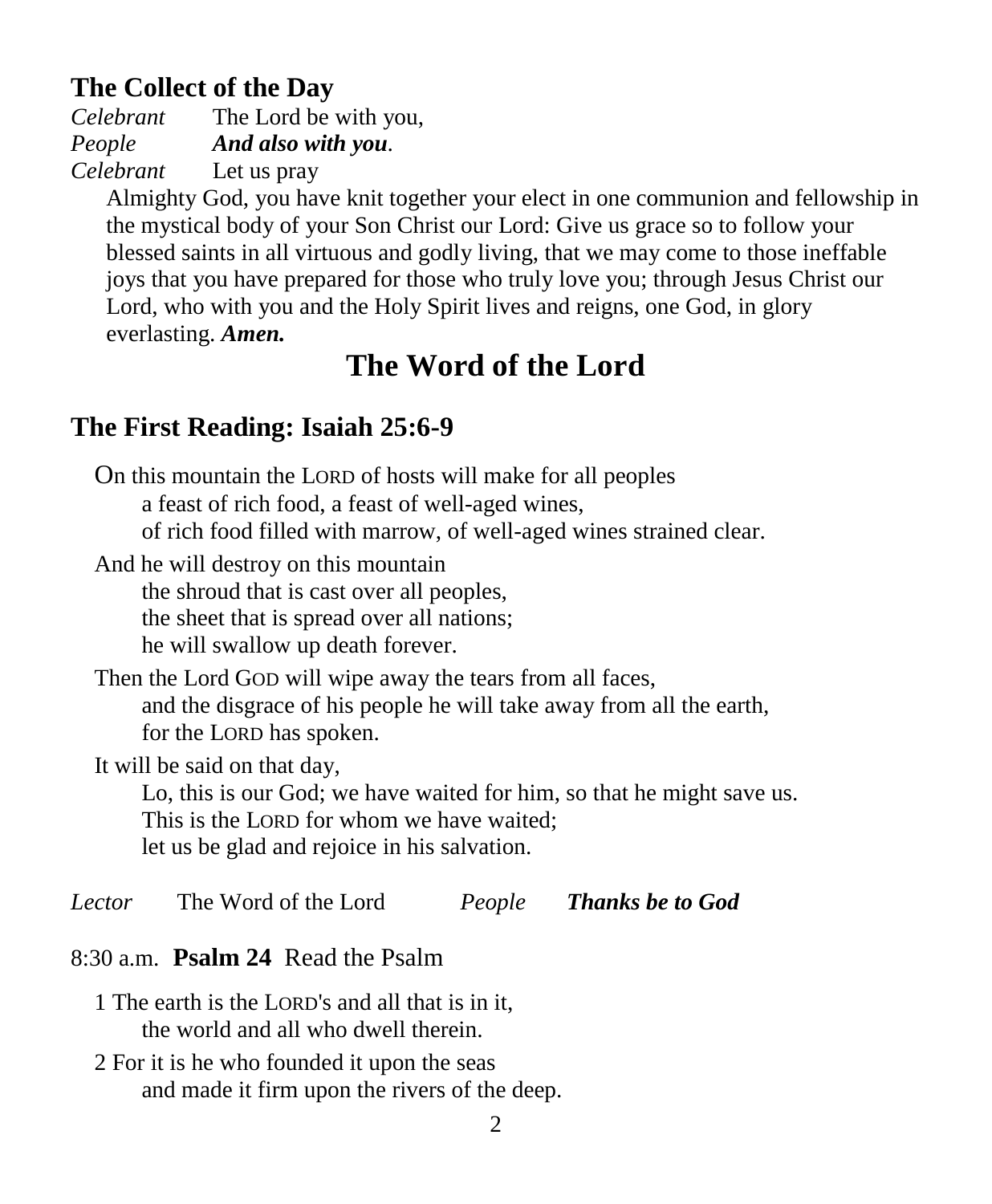- 3 "Who can ascend the hill of the LORD? " and who can stand in his holy place?"
- 4 "Those who have clean hands and a pure heart, who have not pledged themselves to falsehood, nor sworn by what is a fraud.
- 5 They shall receive a blessing from the LORD and a just reward from the God of their salvation."
- 6 Such is the generation of those who seek him, of those who seek your face, O God of Jacob.
- 7 Lift up your heads, O gates; lift them high, O everlasting doors; and the King of glory shall come in.
- 8 "Who is this King of glory?" "The LORD, strong and mighty, the LORD, mighty in battle."
- 9 Lift up your heads, O gates; lift them high, O everlasting doors; and the King of glory shall come in.
- 10 "Who is he, this King of glory?" "The LORD of hosts, he is the King of glory."

#### 10:00 a.m. **Lift Up Your Heads, O Ye Gates** William Mathias

Sung by the Choir

*Lift up your heads, O ye gates, and be ye lifted up, ye everlasting doors, And the king of glory shall come in. Who is this king of glory? The Lord strong and mighty, The Lord mighty in battle.*

#### **The Second Reading: Revelation 21:1-6a**

I saw a new heaven and a new earth; for the first heaven and the first earth had passed away, and the sea was no more. And I saw the holy city, the new Jerusalem, coming down out of heaven from God, prepared as a bride adorned for her husband. And I heard a loud voice from the throne saying,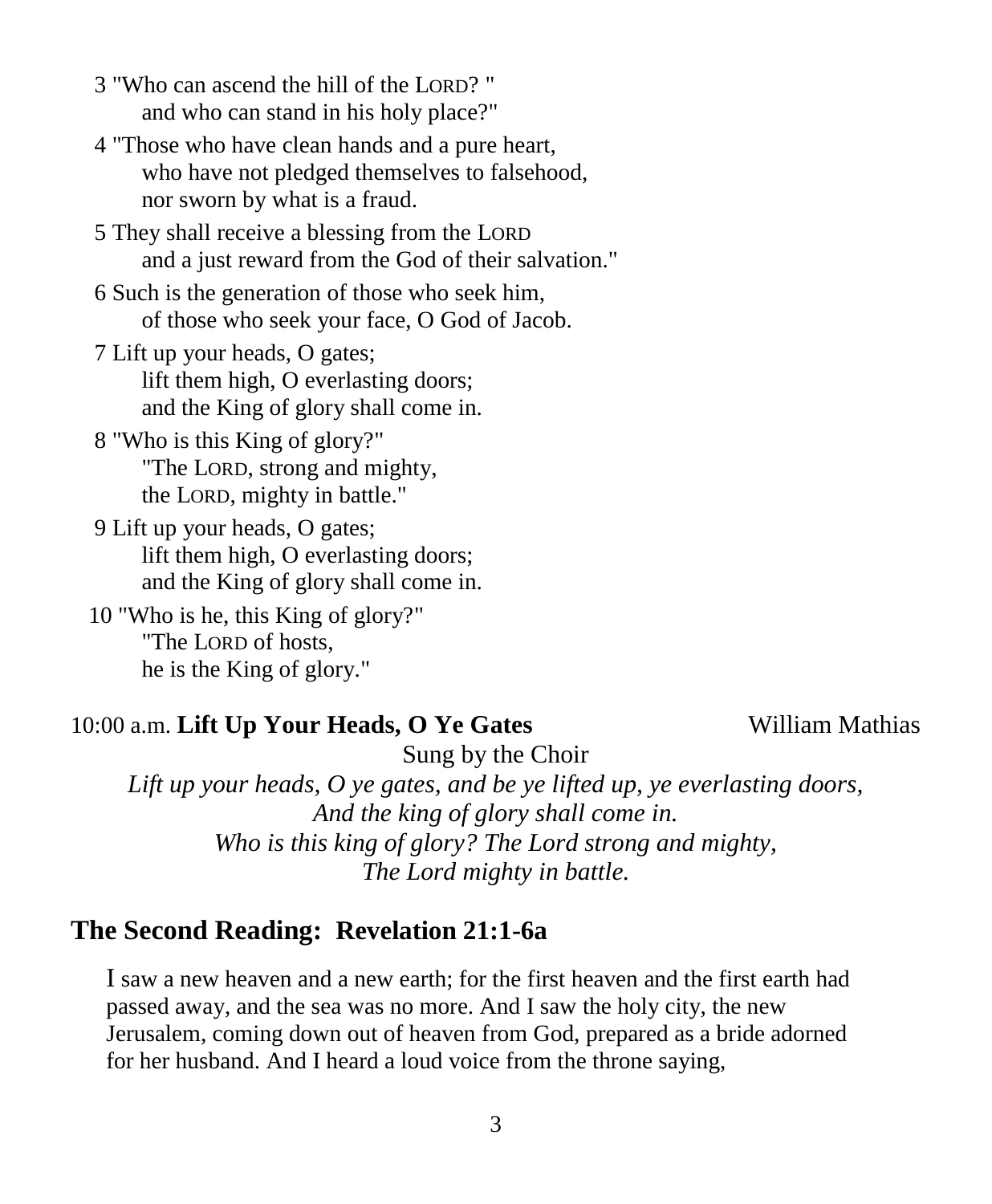"See, the home of God is among mortals. He will dwell with them as their God; they will be his peoples, and God himself will be with them; he will wipe every tear from their eyes. Death will be no more; mourning and crying and pain will be no more, for the first things have passed away."

And the one who was seated on the throne said, "See, I am making all things new." Also he said, "Write this, for these words are trustworthy and true." Then he said to me, "It is done! I am the Alpha and the Omega, the beginning and the end."

| Lector | The Word of the Lord | People | Thanks be to God. |
|--------|----------------------|--------|-------------------|
|--------|----------------------|--------|-------------------|

#### **Hymn 520 Blessed City, Heavenly Salem** *Oriel*

#### **The Gospel**

*Celebrant* The Holy Gospel of our Lord Jesus Christ according to John. *People Glory to you, Lord Christ.*

#### **John 11:32-44**

When Mary came where Jesus was and saw him, she knelt at his feet and said to him, "Lord, if you had been here, my brother would not have died." When Jesus saw her weeping, and the Jews who came with her also weeping, he was greatly disturbed in spirit and deeply moved. He said, "Where have you laid him?" They said to him, "Lord, come and see." Jesus began to weep. So the Jews said, "See how he loved him!" But some of them said, "Could not he who opened the eyes of the blind man have kept this man from dying?"

Then Jesus, again greatly disturbed, came to the tomb. It was a cave, and a stone was lying against it. Jesus said, "Take away the stone." Martha, the sister of the dead man, said to him, "Lord, already there is a stench because he has been dead four days." Jesus said to her, "Did I not tell you that if you believed, you would see the glory of God?" So they took away the stone. And Jesus looked upward and said, "Father, I thank you for having heard me. I knew that you always hear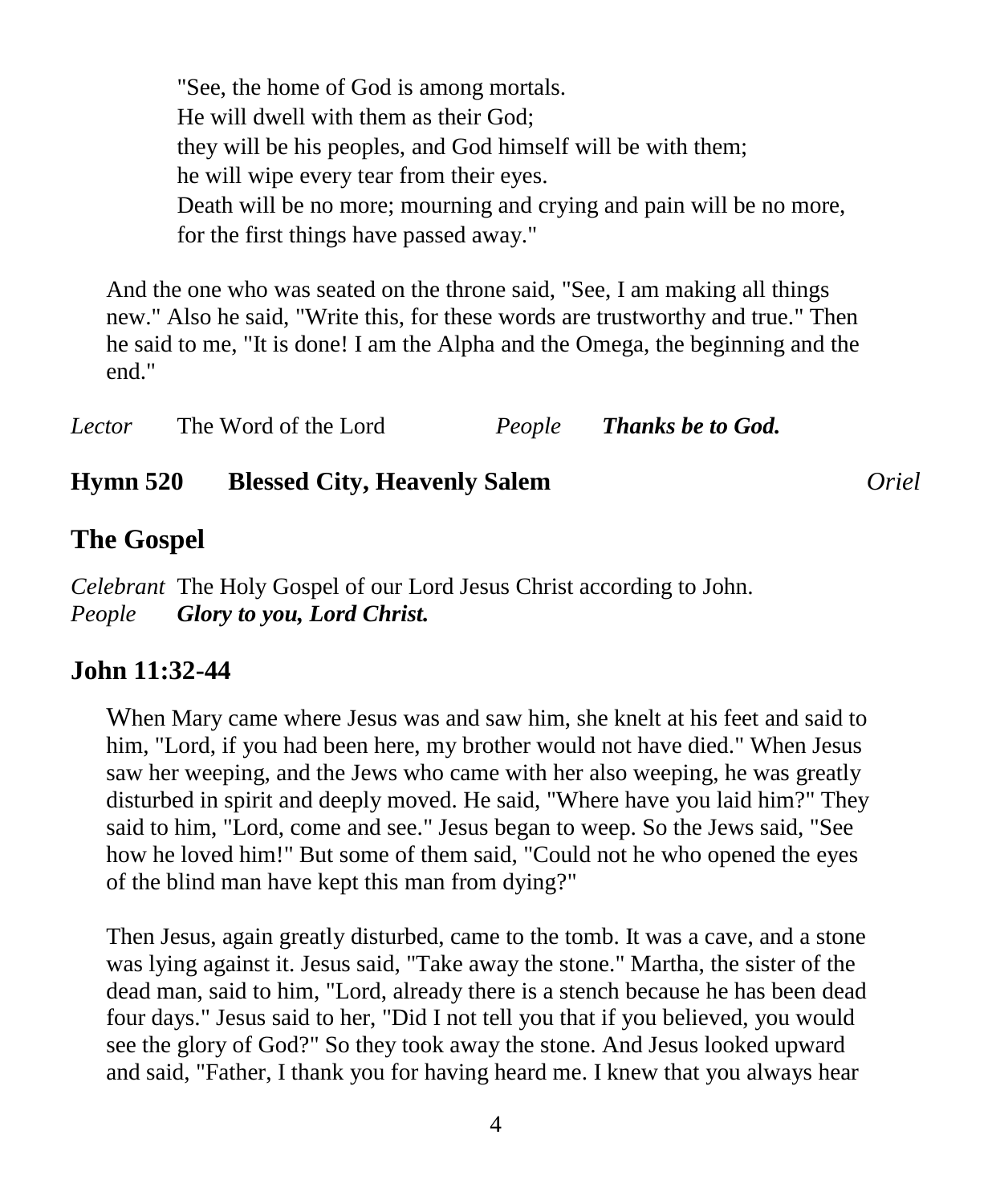me, but I have said this for the sake of the crowd standing here, so that they may believe that you sent me." When he had said this, he cried with a loud voice, "Lazarus, come out!" The dead man came out, his hands and feet bound with strips of cloth, and his face wrapped in a cloth. Jesus said to them, "Unbind him, and let him go."

| Celebrant | The Gospel of the Lord | People | <b>Praise to you, Lord Christ</b> |
|-----------|------------------------|--------|-----------------------------------|
|           |                        |        |                                   |

#### **Sermon The Rev. Glenn Mahaffey**

8:30 a.m. service proceeds to the Prayers of the People

#### **The Renewal of Baptismal Vows**

*Celebrant* Do you reaffirm your renunciation of evil and renew your commitment to Jesus Christ? *People* I do.

*Celebrant* Do you believe in God the Father? *People* I believe in God, the Father almighty, creator of heaven and earth.

*Celebrant* Do you believe in Jesus Christ, the Son of God? *People* I believe in Jesus Christ, his only Son, our Lord. He was conceived by the power of the Holy Spirit and born of the Virgin Mary. He suffered under Pontius Pilate, was crucified, died, and was buried. He descended to the dead. On the third day he rose again. He ascended into heaven, and is seated at the right hand of the Father. He will come again to judge the living and the dead.

*Celebrant* Do you believe in God the Holy Spirit? *People* I believe in the Holy Spirit, the holy catholic Church, the communion of saints, the forgiveness of sins, the resurrection of the body, and the life everlasting.

*Celebrant* Will you continue in the apostles' teaching and fellowship, in the breaking of bread, and in the prayers? *People* I will, with God's help.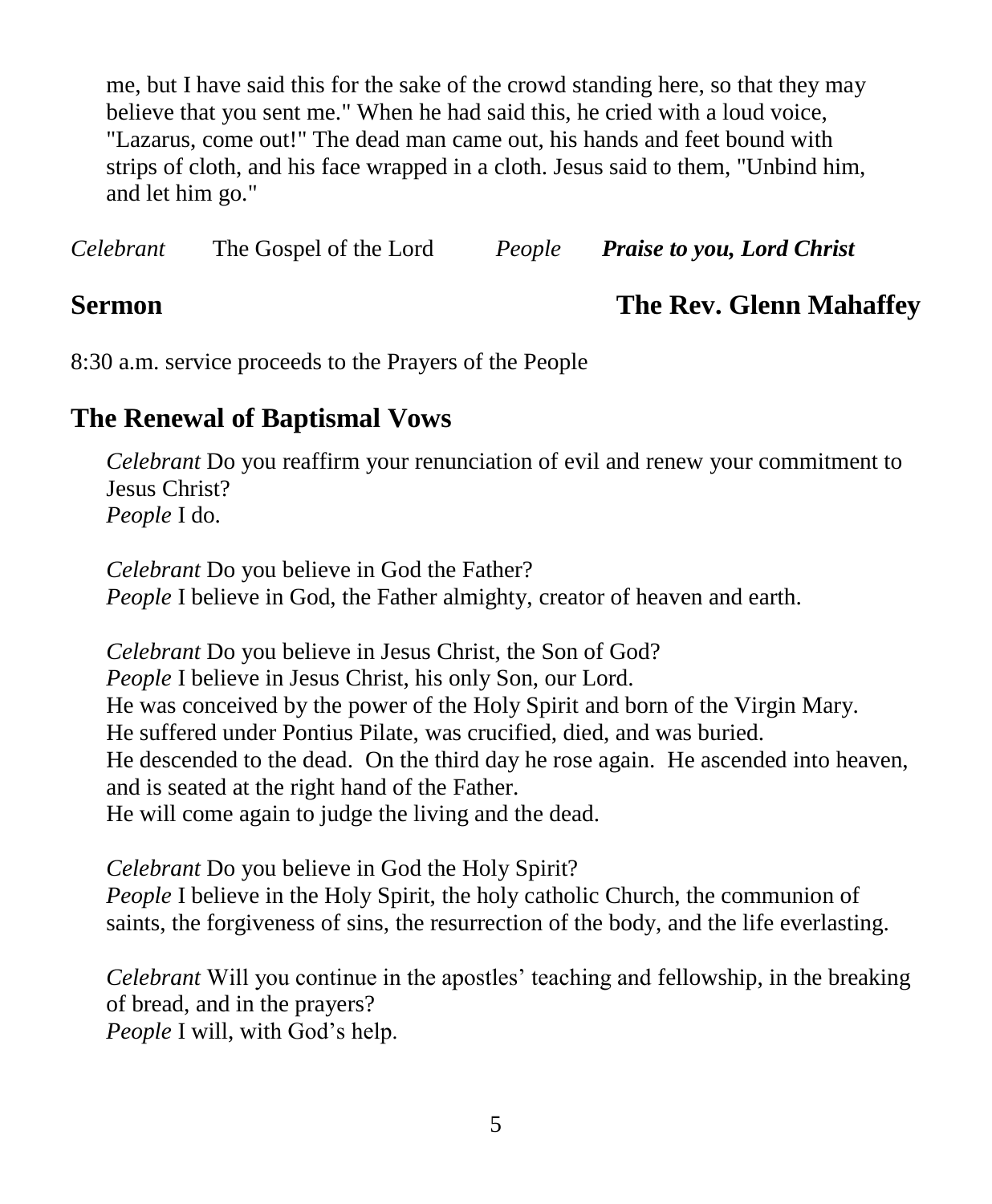*Celebrant* Will you persevere in resisting evil, and, whenever you fall into sin, repent and return to the Lord? *People* I will, with God's help.

*Celebrant* Will you proclaim by word and example the Good News of God in Christ? *People* I will, with God's help.

*Celebrant* Will you seek and serve Christ in all persons, loving your neighbor as yourself? *People* I will, with God's help.

*Celebrant* Will you strive for justice and peace among all people, and respect the dignity of every human being? *People* I will, with God's help.

*Celebrant* Almighty God, who have knit together your elect in one communion and fellowship, in the mystical body of your Son Christ our Lord: Grant, to your whole Church in paradise and on earth, Your light and your peace. Grant that all who have been baptized into Christ's death and resurrection may die to sin and rise to newness of life, and that through the grave and gate of death we may pass with him to our joyful resurrection. *Amen.*

#### **Reading of the Necrology** *(Please see the insert.)*

*Celebrant* O God, the King of saints, we praise and glorify your holy Name for all your servants who have finished their course in your faith and fear: for the blessed Virgin Mary; for the holy patriarchs, prophets, apostles, and martyrs; and for all your servants, known to us and unknown; and we pray that, encouraged by their examples, aided by their prayers, and strengthened by their fellowship, we also may be partakers of the inheritance of the saints in light; through the merits of your Son Jesus Christ our Lord. *Amen***.**

### **The Peace**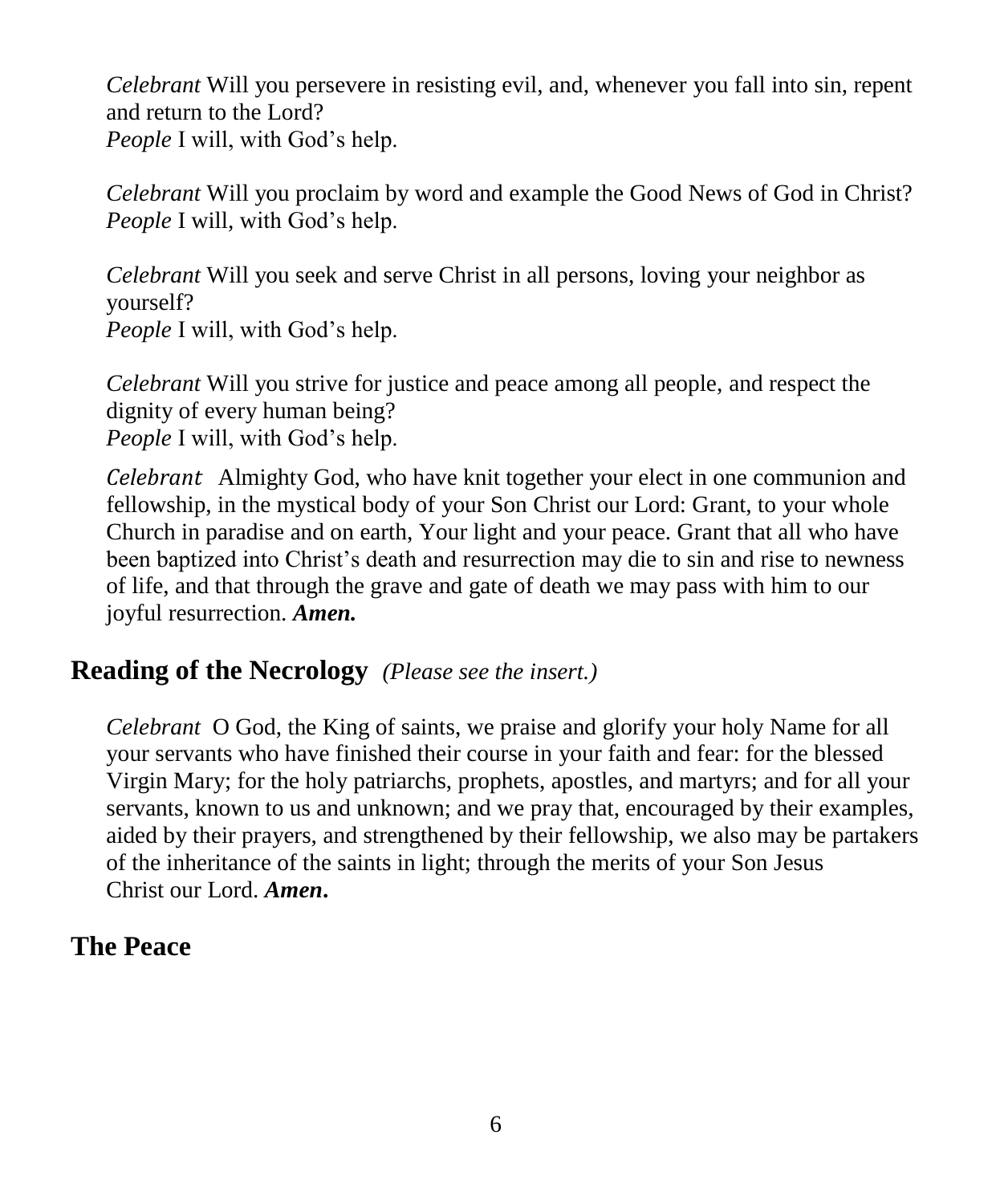# **The Holy Communion**

#### **Offertory Sentence**

For yours O Lord is the greatness, the power, the glory, the victory and majesty. For everything in the heavens and earth are yours. Yours, O Lord, is the kingdom, and you are exalted as head over all. *1 Chronicles 29:11*

#### **Anthem Agnus Dei (***Requiem***)** Gabriel Fauré

*Lamb of God, who takes away the sins of the world, give them rest. Let light eternal shine on them, Lord, with your saints for eternity, For you are merciful. Give them rest, Lord, and let light always shine on them.*

**Presentation Hymn 618**, stanza 3 *Lasst uns erfreuen*

*Respond, ye souls in endless rest, ye patriarchs and prophets blest, Alleluia, Alleluia!*

*Ye holy twelve, ye martyrs strong, all saints triumphant raise the song. Alleluia…*

**A Great Thanksgiving** *(Eucharistic Prayer A, BCP p. 361)*

*Celebrant* The Lord be with you.

*People And also with you***.**

*Celebrant* Lift up your hearts.

*People We lift them to the Lord.*

*Celebrant* Let us give thanks to the Lord our God.

*People It is right to give our thanks and praise.*

*Celebrant* 

It is right, and a good and joyful thing, always and everywhere to give thanks to you, Father Almighty, Creator of heaven and earth.

For the wonderful grace and virtue declared in all your saints, who have been the chosen vessels of your grace, and the lights of the world in their generations.

Therefore we praise you, joining our voices with Angels and Archangels and with all the company of heaven, who for ever sing this hymn to proclaim the glory of your Name: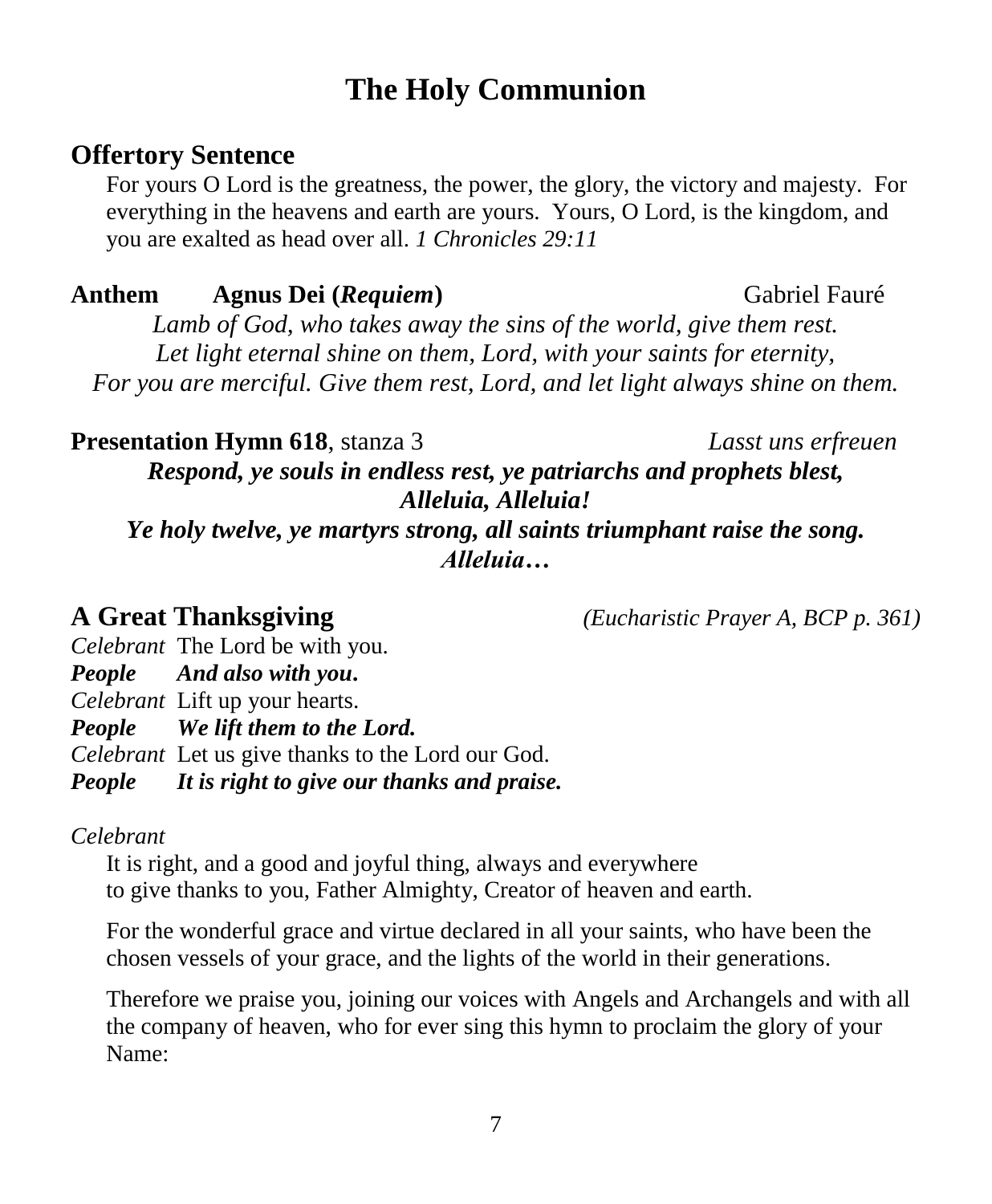

#### *(The People kneel or stand, as able.)*

Holy and gracious Father: In your infinite love you made us for yourself; and, when we had fallen into sin and become subject to evil and death, you, in your mercy, sent Jesus Christ, your only and eternal Son, to share our human nature, to live and die as one of us, to reconcile us to you, the God and Father of all. He stretched out his arms upon the cross, and offered himself in obedience to your will, a perfect sacrifice for the whole world.

On the night he was handed over to suffering and death, our Lord Jesus Christ took bread; and when he had given thanks to you, he broke it, and gave it to his disciples, and said, "Take, eat: This is my Body, which is given for you. Do this for the remembrance of me."

After supper he took the cup of wine; and when he had given thanks, he gave it to them, and said, "Drink this, all of you: This is my Blood of the new Covenant, which is shed for you and for many for the forgiveness of sins. Whenever you drink it, do this for the remembrance of me."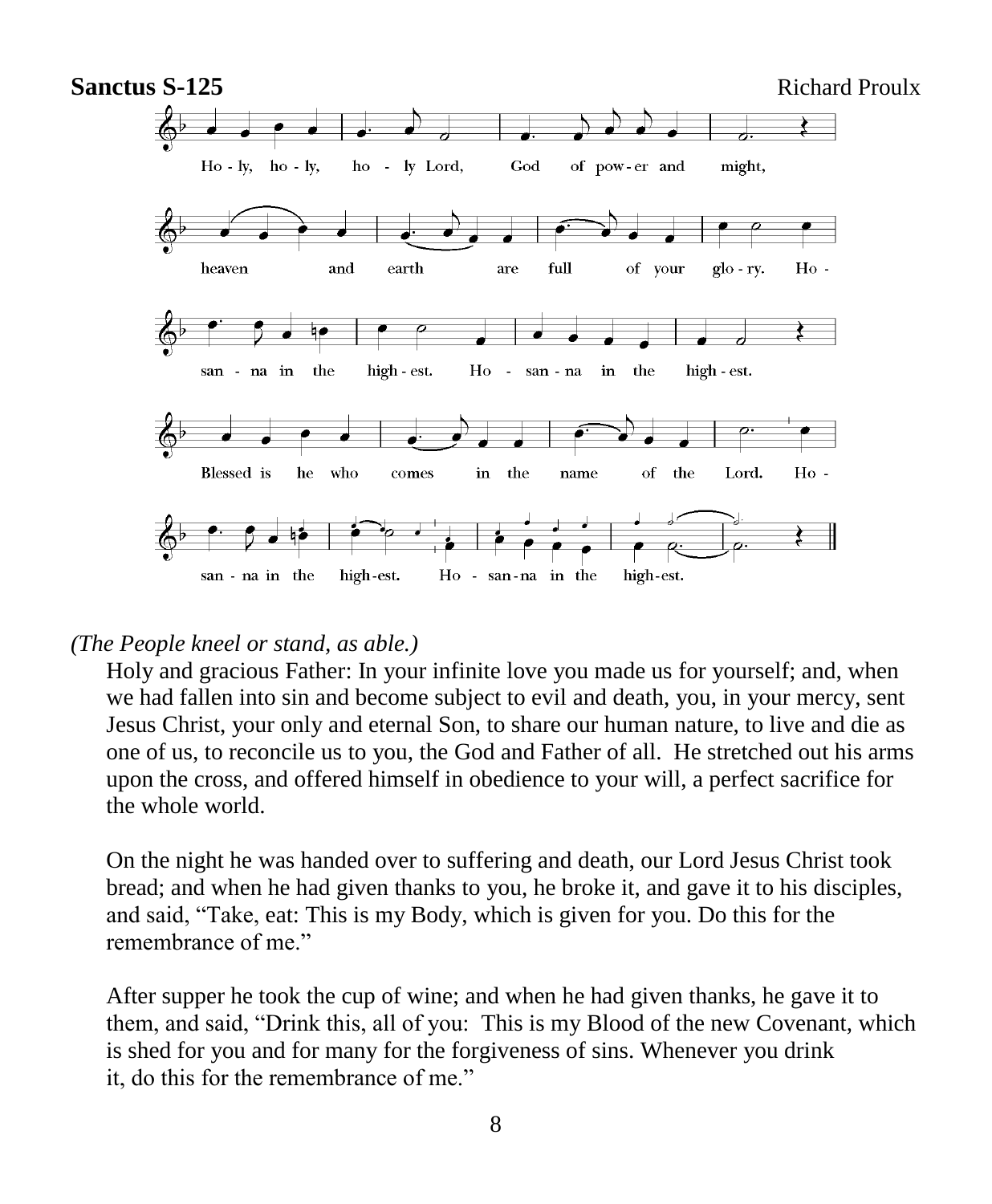Therefore we proclaim the mystery of faith: *Celebrant and People*

#### *Christ has died. Christ is risen. Christ will come again.*

#### *The Celebrant continues*

We celebrate the memorial of our redemption, O Father, in this sacrifice of praise and thanksgiving. Recalling his death, resurrection, and ascension, we offer you these gifts. Sanctify them by your Holy Spirit to be for your people the Body and Blood of your Son, the holy food and drink of new and unending life in him. Sanctify us also that we may faithfully receive this holy Sacrament, and serve you in unity, constancy, and peace; and at the last day bring us with all your saints into the joy of your eternal kingdom.

O Lord, we remember before you Michael our Presiding Bishop, DeDe our Bishop, and Glenn our Priest, and the lay leaders of our congregation.

We ask that you would have mercy on those who have asked for our prayers: Sai Loksupcharoen; Katherine Bigelow; Liz Myers; Emma Bensen; Jaime; Katelyn; Michael Abbott Copeland; Barbara; John & Marcy Keeler; Rudy; Sharon; Nancy Campbell; Andrew & Mary; Ruth Jacobs; Colleen; Wafa; Rebecca & Chris Seager; Michael Lawler; Ida Fernandes; Terry Burke, Thomas Muscatello, Monty; Michelle; Kristen Richards and Chris.

We give thanks for those who are celebrating birthdays this week: Subryah Ramnarine-Singh, Karen Crisafulli, Robert Roessing, Frank Donohue, and Chris Seager.

We remember those who are now part of the saints triumphant, especially Gerry Hough . . . , may we together with them rejoice in the life that you so freely bestow.

All this we ask through your Son Jesus Christ. By him, and with him, and in him, in the unity of the Holy Spirit all honor and glory is yours, Almighty Father, now and forever. **AMEN.**

And now, as our Savior Christ has taught us, we are bold to say,

*Our Father, who art in heaven, hallowed be thy Name, thy kingdom come, thy will be done, on earth as it is in heaven. Give us this day our daily bread. And forgive us our trespasses,*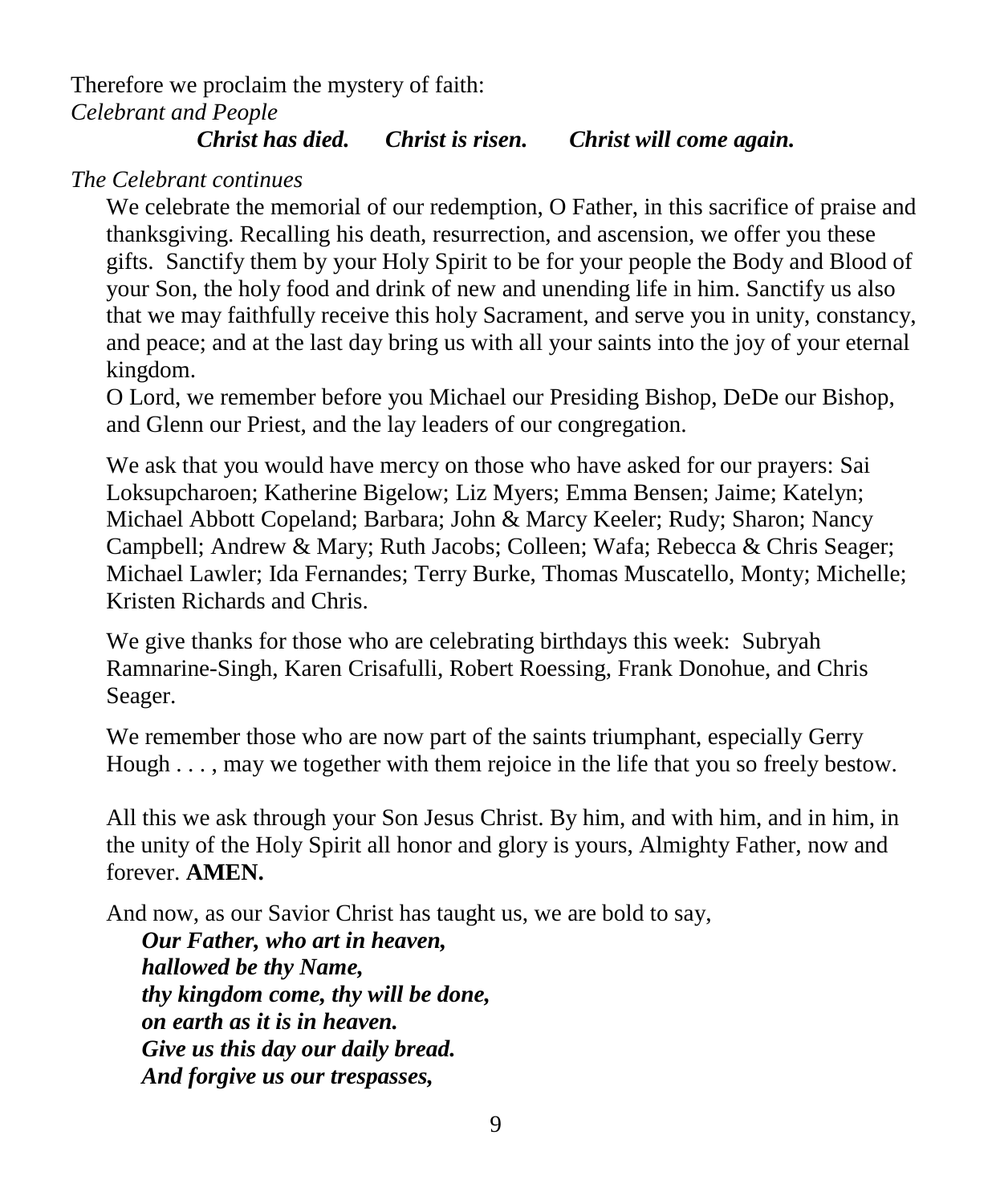*as we forgive those who trespass against us. And lead us not into temptation, but deliver us from evil. For thine is the kingdom, and the power, and the glory, for ever and ever. Amen.*

#### **The Breaking of the Bread**

#### **8:30 a.m.**

*Celebrant*: Christ our Passover is sacrificed for us *People: Therefore let us keep the feast.*

#### **10:00 a.m. Fraction Anthem: The Disciples Knew the Lord Jesus**

The disciples knew the Lord Jesus Michael McCarthy (b. 1966) The dis - ci - ples knew the Lord in the break - ing of  $Ie - sus$ the bread.  $Al - le - lu$ Al - le Iu Al - le  $\ln$  - ia! Al - le ia! ia! lu

#### **Ministration of Communion**

*Celebrant* The Gifts of God for the People of God. *All are welcome to receive Communion.*

*In order to provide the safest environment for our members, we are offering both bread and wine at the crossing rather than at the Altar rail. In this way we don't get people bunched up waiting for a place at the altar rail, and we don't have to kneel elbow to elbow with one another. Please see the article in the announcements for further information on this.*

*How you receive communion is completely up to you, depending on your comfort level. You may receive communion in any way you choose, it is your decision. If you choose to receive the bread only that is considered a full communion, the Episcopal Church does not insist that you receive the wine. If you choose to receive the wine, you may either sip from the large chalice that is offered or intinct the corner of your wafer in the small cup. You may even hand your wafer to the Eucharistic Minister and they will intinct the bread for you and either hand it back to you or place it on your tongue. You may also choose to receive a spiritual communion by saying a prayer to ask Jesus to live in your heart and mind as the Lord of your life.*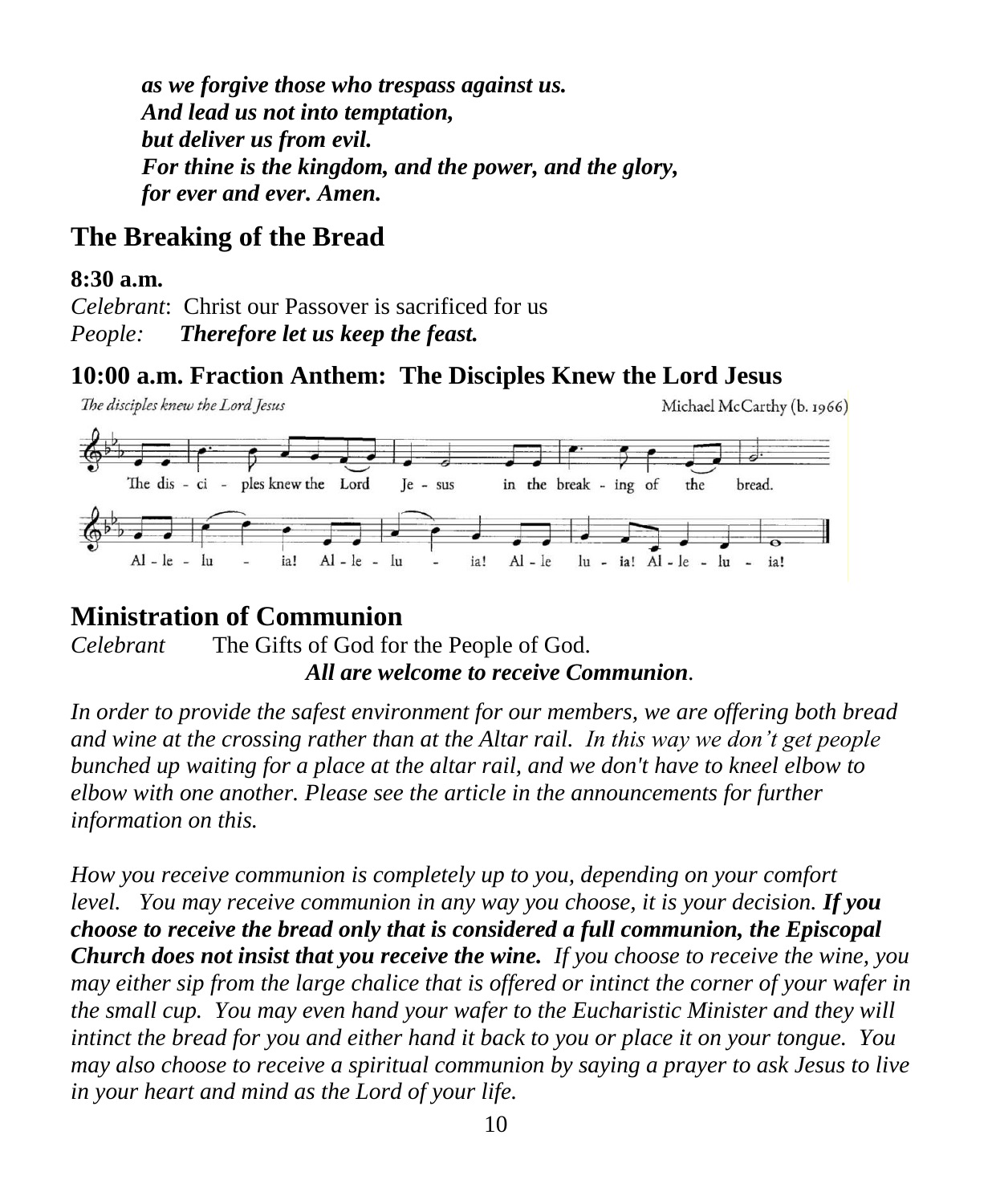#### *Celebrant*

The Gifts of God for the People of God.

#### **Hymn 620 Jerusalem, My Happy Home** *Land of Rest*

#### **Prayer of Thanksgiving**

*Celebrant and People*

Almighty God, we thank you that in your great love you have fed us with the spiritual food and drink of the Body and Blood of your Son Jesus Christ, and have given us a foretaste of your heavenly banquet. Grant that this Sacrament may be to us a comfort in affliction, and a pledge of our inheritance in that kingdom where there is no death, neither sorrow nor crying, but the fullness of joy with all your saints; through Jesus Christ our Savior. *Amen.*

#### **Blessing**

The God of peace, who brought again from the dead our Lord Jesus Christ, the great Shepherd of the sheep, through the blood of the everlasting covenant: Make you perfect in every good work to do his will, working in you that which is well pleasing in his sight; through Jesus Christ, to whom be glory for ever and ever. *Amen*

### **Hymn 625 Ye Holy Angels Bright** *Darwall's 148th*

#### **Dismissal**

*Celebrant*: Alleluia! Alleluia! Let us go in peace to love and serve the Lord. *People: Thanks be to God! Alleluia! Alleluia!*

#### **Postlude**

#### *Please be seated for the Postlude.*

According to CDC guidance we ask you to wear your mask and social distance whether vaccinated or not while at Trinity!! We are caring for your safety so Coffee Hour is suspended for the next few weeks.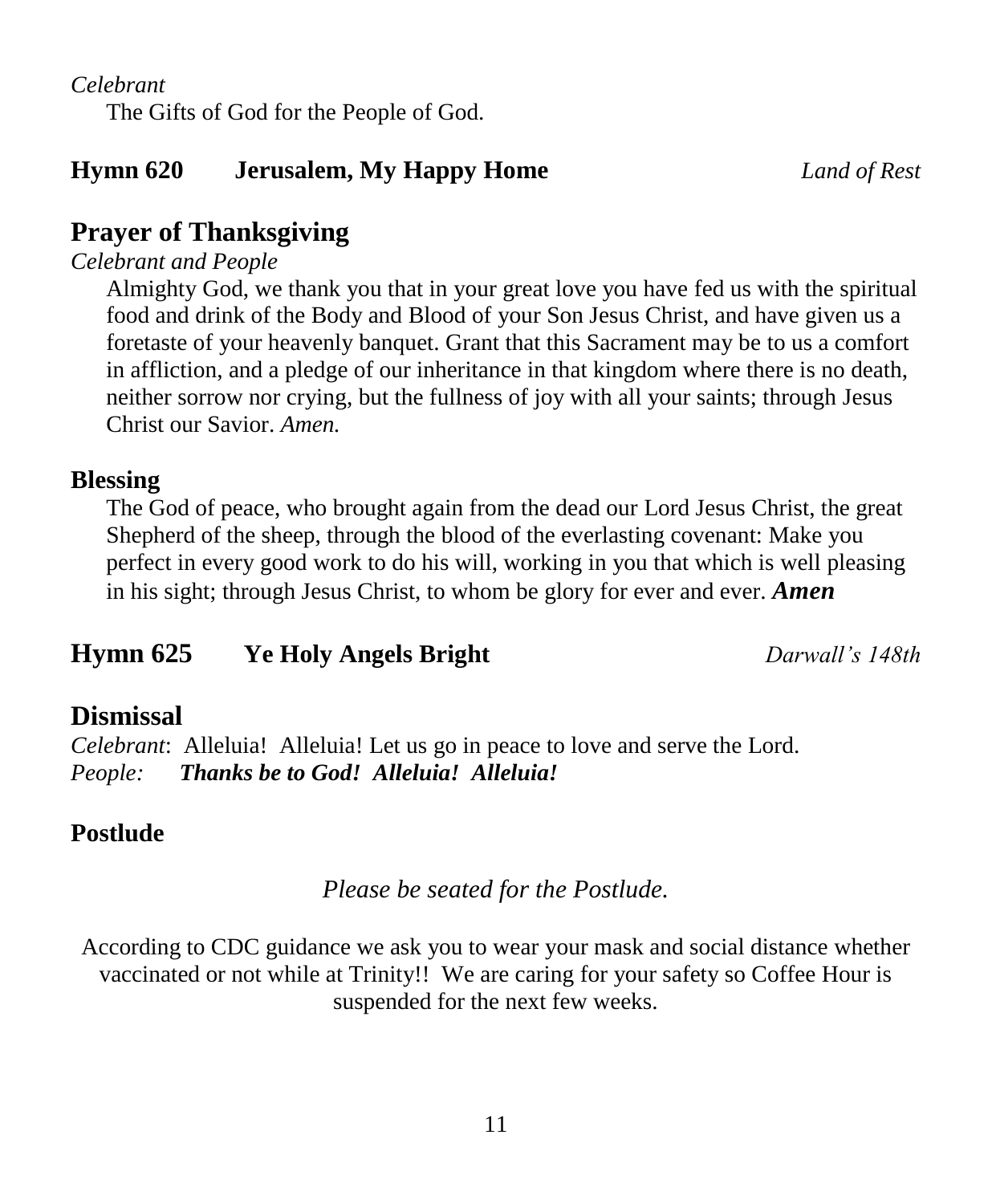### *LIVE streaming*

*The Twenty-Fourth Sunday after Pentecost***,** November 7, 2021 at 10 a.m. [YouTube:](https://bit.ly/trinitybinghamton) [bit.ly/trinitybinghamton](https://bit.ly/trinitybinghamton)

# *Calendar*

- ➢ Wednesday, November 10, 10:00 a.m.: Virtual Staff Meeting
- ➢ Wednesday, November 10, 4:45 p.m.: Executive Committee, virtual
- ➢ Wednesday, November 10, 5:30 p.m.: Trinity Ringers Rehearsal
- ➢ Thursday, November 11, 7:00 p.m.: Pickelball-new people welcome
- ➢ Sunday, November 14, 8:30 a.m. and 10 a.m.: Holy Eucharist

# **Trinity Forum 11:30 a.m. On Sundays**

#### **Feeding the Hungry in Binghamton**

- o November 14th. CHOW presentation of its activities in providing food for the needy.
- o November 21st. Canteen update (Bill Palmer)

#### **Advent Meditations**

o **What makes us believe the scriptures are true?** A three-week Advent series, Fr. Glenn Mahaffey December 5, 12, 19

### *Ways we could help!*

1. Deacon Dorothy Pierce has requested **new, never used sweat suits in sizes Large and Extra Large for the Broome County Council of Churches Jail Ministry.** Inmates who are being released often need new clothes to be able to leave the jail to go out into the community. Bring your donation to Trinity and we will see to it that she gets it.

2. Two people in our congregation **are in need of a car.** If you are changing out your car and can either donate or sell it at charitable price, please contact the Office.

3. **Buildings & Grounds volunteers are always welcome** to work along side of Jeff Fellows for the upkeep of the Church. Please call Jeff if you are interested: 222-2967.

4. **We are collecting gently used shoes** for "Honor Flights" all year round. There is a box in the Hoyt Room to receive your donation. This not for profit uses the money from the shoes to sponsor visits of veterans to the Washington, DC war memorials. The shoes are purchased by a group that furnishes shoe shops in many countries helping people to make a living by selling the shoes. Those monies go to Honor Flights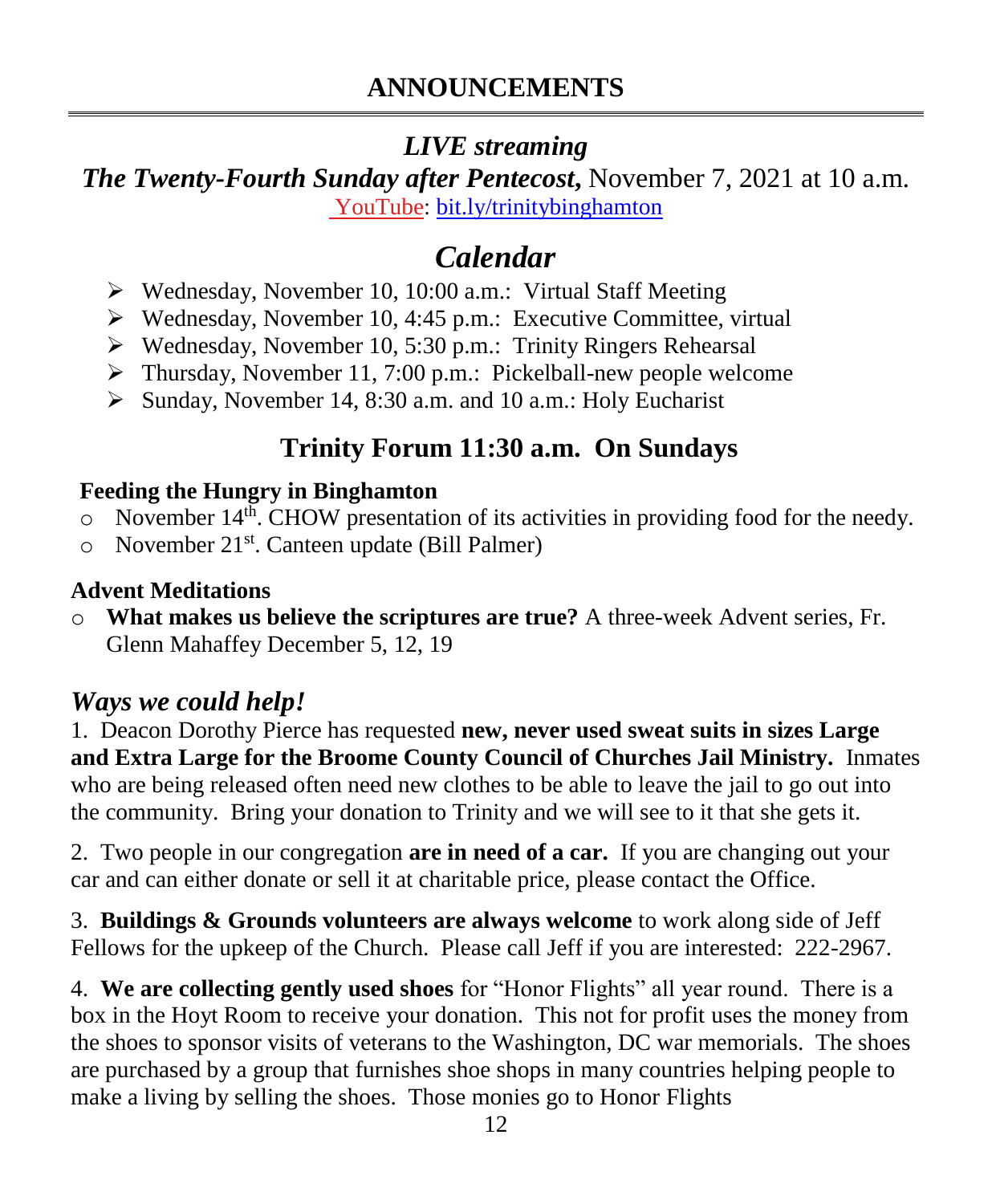# *Stewardship*

We greatly appreciate your faithfulness to the mission and ministry of Trinity Memorial Church.

Don't forget to make your pledge for the 2022 Campaign. Pledge forms are available at both doors of the church and can be either mailed to the Office or placed in the offering plates on Sundays. Ways to give to Trinity:

- go to [www.trinitymemorial.org](http://www.trinitymemorial.org/) and give through our web site.
- Mail your contributions: Trinity Memorial Church, 44 Main St., Binghamton, NY 13905
- give to the Clergy Discretionary fund to help those in need. (same as above).

**Generosity Update** Required weekly contributions  $$4,196$ Last week's contributions **\$4,178** Required year to date contributions \$180,413 Contributions received year to date \$184,577 Year to Date Difference \$4,164

The Generosity Report reflects pledge activity as of October 25, 2021

# *Last Week's Outreach*

The Canteen Lunch on October 31 was prepared by St. Paul's Episcopal Church. They made 60 lunches for 18 people and handed them out through the Gym door.

# **Our Sunday early service schedule has changed!!**

As of Sunday, October 17 the 8:00 a.m. service has become the 8:30 a.m. service. During the dark mornings of Advent and Epiphany there will **not** be an early service. **Starting November 28, 2021 to February 27, 2022 we will be only having the 10 a.m. service on Sundays.** We will resume 8:30 a.m. Sunday service on the first Sunday of Lent Sunday, March 6, 2022.

#### *2022 Liturgical Calendars*

Now available for \$5. Contact the Office to get yours.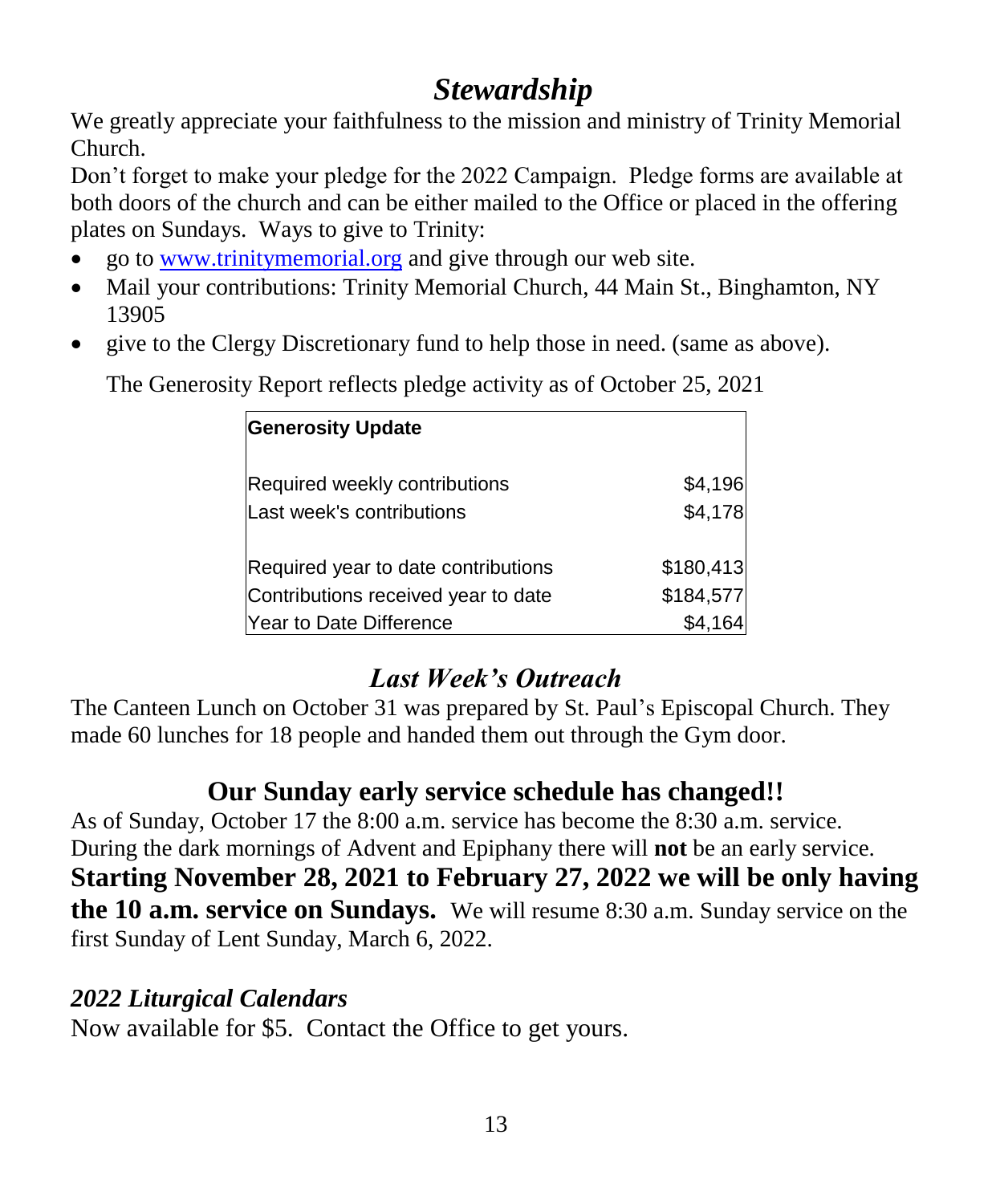#### **PRAYER LIST**

*Please keep the following in your daily prayers.*

- **Pray for our church:** For Justin, archbishop of Canterbury; for Michael, presiding bishop; DeDe, our bishop; Glenn, our priest;
- Pray for the people of St. Paul's Episcopal Church, Waterloo; and
- the people of Trinity Episcopal Church, Watertown;
- Pray for the people of Santísima Trinidad in Santa Teresa, San Martin and their priest, the Rev. Guillermo Hueso in our companion diocese of El Salvador.

Pray for the people of the Diocese of Northern Indiana;

Pray for the people of The Anglican Church in Aotearoa, New Zealand and Polynesia; Pray for our Jubilee Center; the people, wardens, vestry, and staff of this church. Pray for the world, especially for those who are enduring deadly storms and fires, especially those in Haiti, the innocents who are caught in the midst of conflict, especially in Afghanistan.

#### **Pray for those who have died:** Beverly Brown (Chris Brown's mother)

- **Pray for those with special needs:** Sai Loksupcharoen; Katherine Bigelow; Liz Myers; Emma Bensen; Jaime; Katelyn; Michael Abbott Copeland; Barbara; John & Marcy Keeler; Rudy; Sharon; Nancy Campbell; Andrew & Mary; Ruth Jacobs; Colleen; Wafa; Rebecca & Chris Seager; Michael Lawler; Ida Fernandes; Terry Burke, Thomas Muscatello, Monty; Michelle; Kristen Richards and Chris.
- **Pray for those with continuing needs:** Shawn Kaiser; Jessica; Virginia Chatterton; Nancy Pille; Sally; Marsha Brown; Karen Bernardo; Danielle Robbins; Jon Walz Koeppel; Barbara Manzo; Marco; Heavenly, Roselle Illsley; Nathaniel Green; Masha Britten; Catherine Gazda; Jeremy & Kristen Richards; Linda Bobletz.
- **Pray for those who celebrate birthdays this week:** Subryah Ramnarine-Singh, Karen Crisafulli, Robert Roessing, Frank Donohue, and Chris Seager.
- **Pray for all who govern:** Joe, our president; Kathy, our governor; Jason, our county executive, and Rich, our mayor.
- **Pray for members, loved ones, and their families in the military**: Kurt Albaugh, Darlene Croston, Colin Davis, Wendy Finley, David Komar, Joshua Loch, Seth Thomas and Laura and Nick Carter.
- **The Flowers on the Altar** are in loving memory of Gerry Hough by Susan Thornton, Eleanor Hough & Phil Westcott